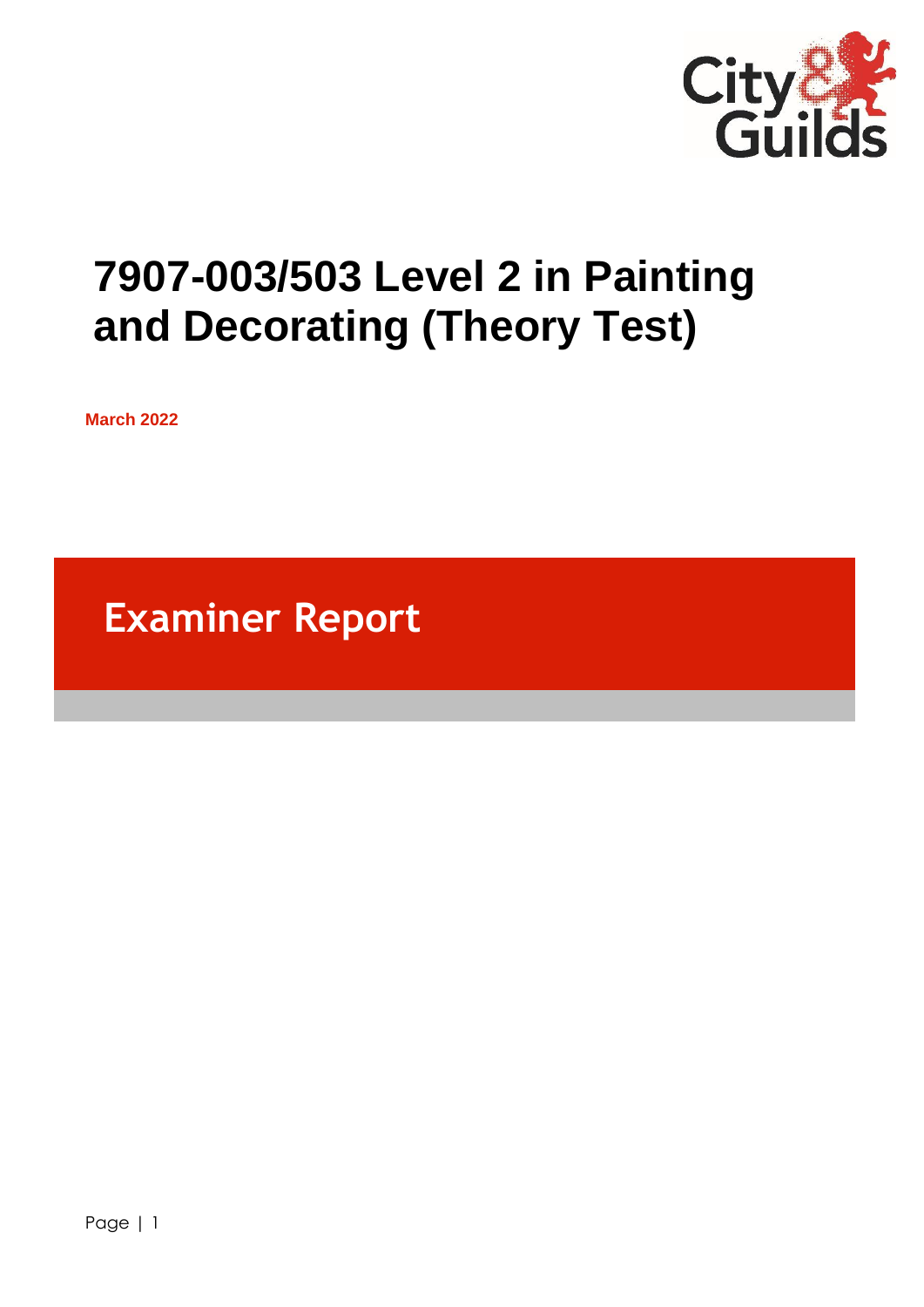# **Contents**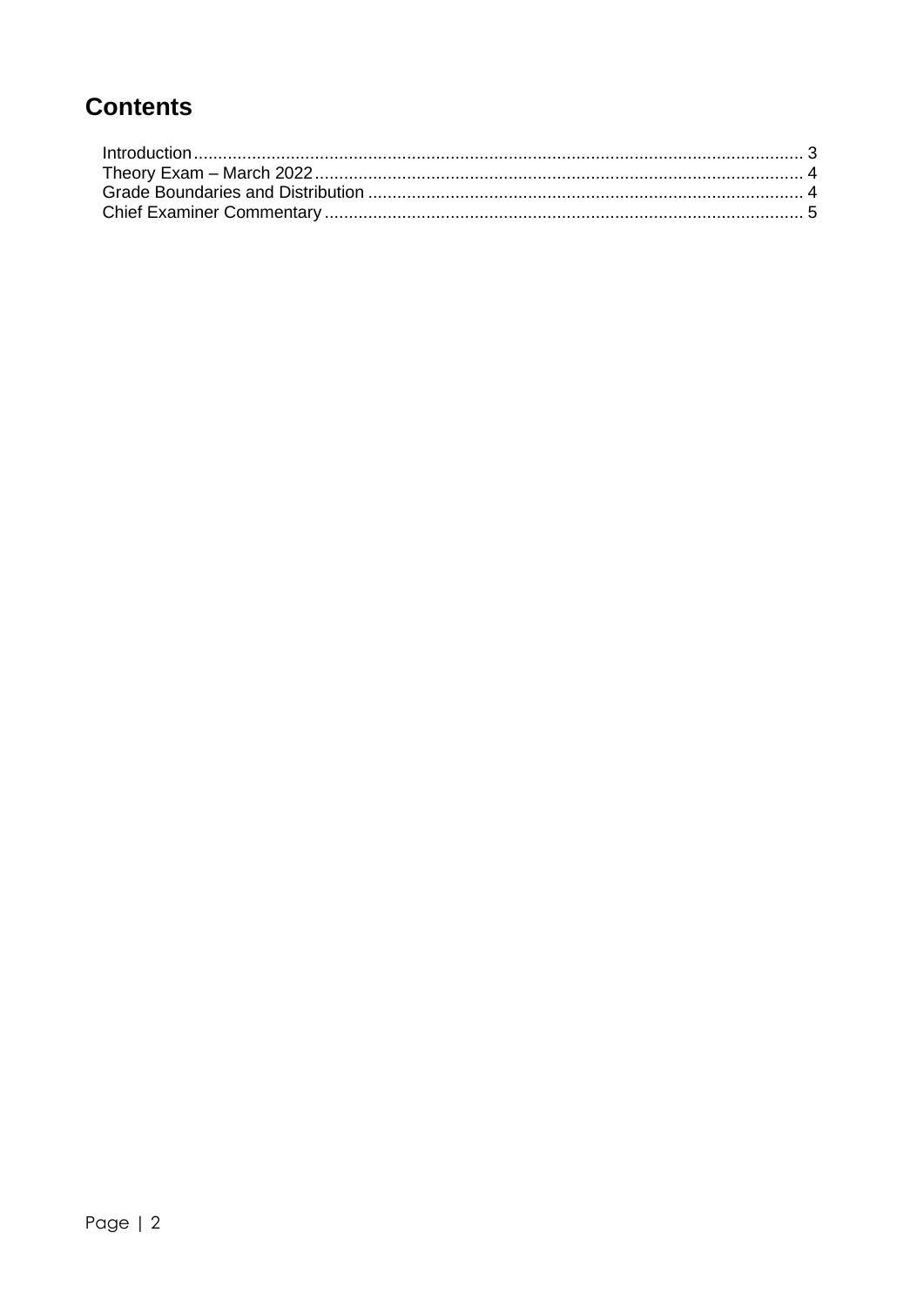## **Introduction**

This document has been prepared by the Chief Examiner, it is designed to be used as a feedback tool, for centres to use in order to enhance teaching and preparation for assessment. It is advised that this document be referred to when preparing to teach and then again when candidates are preparing to sit examinations for City & Guilds Technical qualifications.

This report provides general commentary on candidate performance and highlights common themes in relation to the technical aspects explored within the assessment, giving areas of strengths and weakness demonstrated by the cohort of candidates who sat the **March 2022** examination series. It will explain aspects which caused difficulty and potentially why the difficulties arose, whether it was caused by a lack of knowledge, poor examination technique or responses that failed to demonstrate the required depth of understanding.

The document provides commentary on the following assessment:

## **7907-003/503 Level 2 in Painting and Decorating – Theory Exam**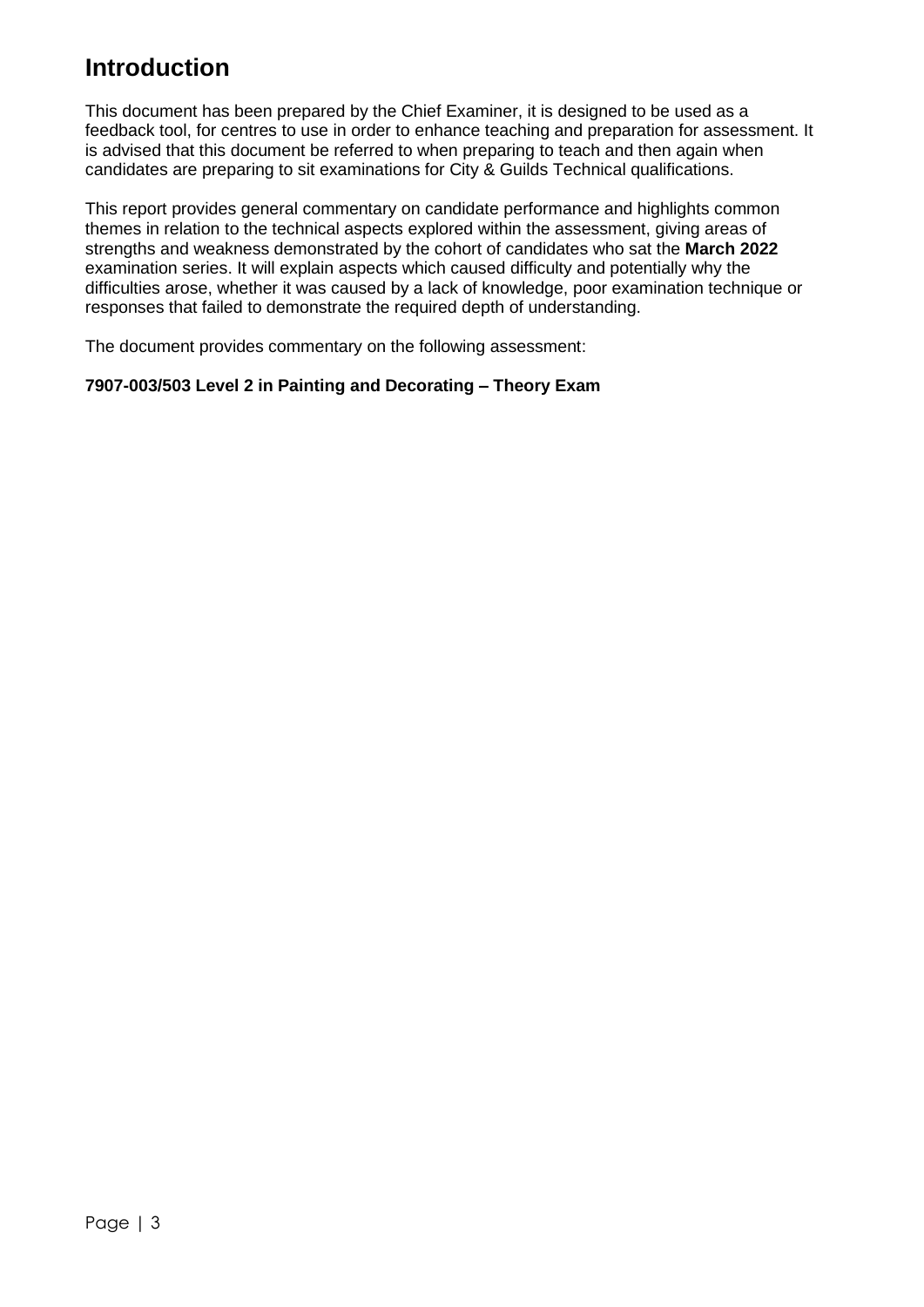# <span id="page-3-0"></span>**Theory Exam – March 2022**

## <span id="page-3-1"></span>**Grade Boundaries and Distribution**

Assessment: 7907-003/503 Series: March 2022

Below identifies the final grade boundaries for this assessment, as agreed by the awarding panel.

| <b>Total marks available</b> | 60 |
|------------------------------|----|
| Pass mark                    | 25 |
| Merit mark                   | 34 |
| Distinction mark             | 43 |

The graph below shows the distribution of grades and pass rates for this assessment.